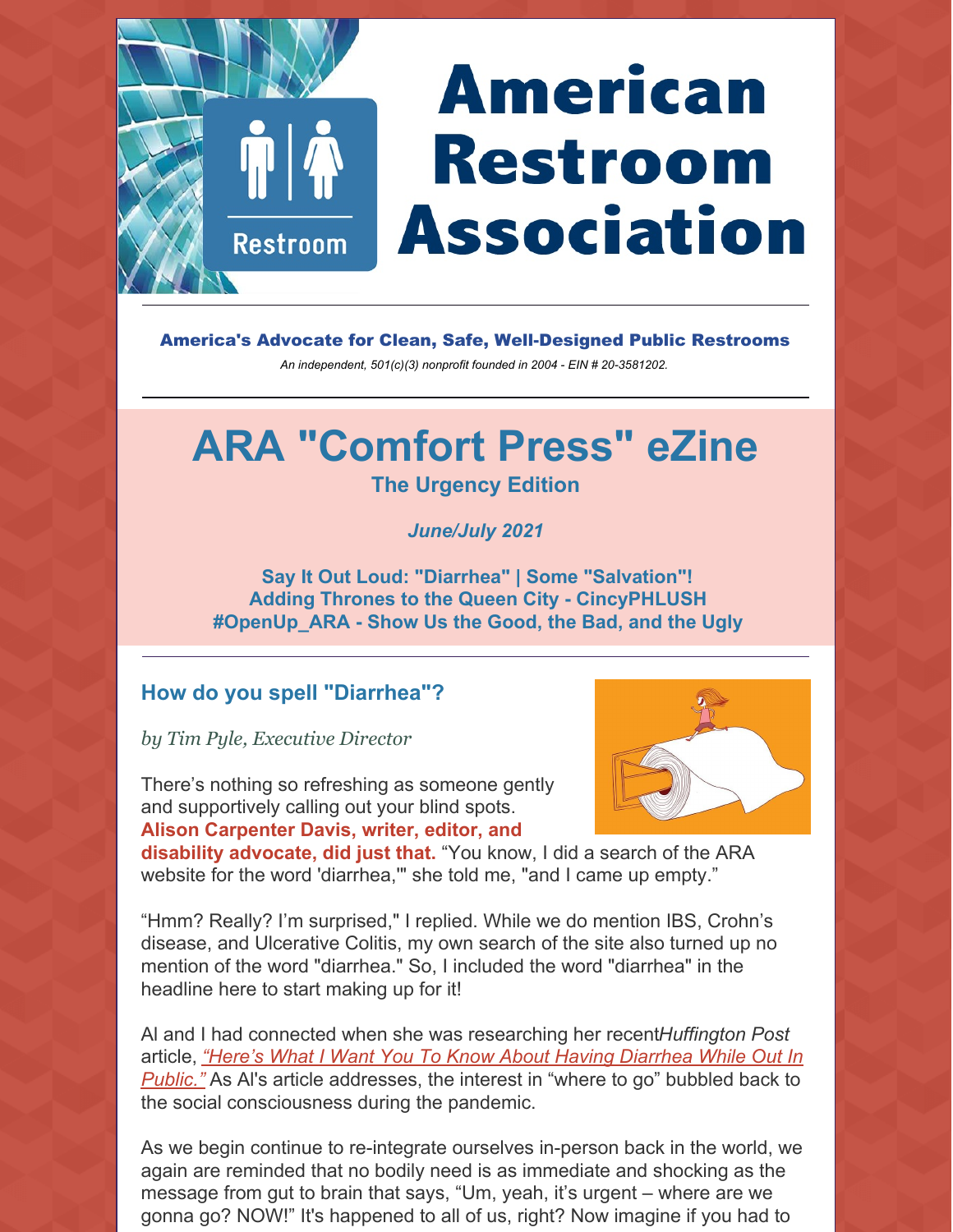carry that potential need in the back of your mind all the time. **Having access to clean, safe, and well-designed restrooms should be considered a basic human right, and access is especially essential for full equitable participation in public life of those with these types of needs.** 100% of us need to go several times a day. We should be prepared to accommodate everyone and to be mindful that an increasing percentage of people have conditions that require urgent access without the requirement of justifying their need. Read on for more on this topic!

*Pardon the Interruption: Between June 29 and July 4, we'll be transitioning our website hosting for americanrestroom.org. Thank you for your patience during this period should we experience any interruptions in availability. We now return you to your regularly scheduled programming . . .*



#### **No Urgency from Salvation Army Store to Help Someone in Urgent Need**

And then there was this baffling story from"*The [Discrepancy](https://discrepancyreport.com/) Report*" about an elderly woman with an urgent need who was denied access to a restroom at the

Hadley, [Massachusetts](https://discrepancyreport.com/salvation-army-store-tried-to-stop-elderly-woman-from-using-bathroom-called-police-on-man-who-helped-her/) Salvation Army Store: *"Salvation Army store tried to stop elderly woman from using bathroom, called police on man who helped her."*

You'll need to read all the way to the bottom to see the discussion about the requirement of "documentation" for non-employees using employees only restrooms. How about this for documentation? If the person asking for access is human, act humanely. Here's to Benjamin Levy's humanity and for being her "salvation."

#### **More Urgent News: Adding "thrones" to the Queen City**

On Friday, June 18, 2021, the Board of Trustees of the American Restroom Association unanimously voted to endorse the efforts of **[CincyPHLUSH](https://cincyphlush.webstarts.com/index.html)**. The American Restroom Association has had a long and collaborative relationship with **[PHLUSH](https://www.phlush.org/)** and we are pleased to support the efforts of their Cincinnati chapter. Leaders Jason Haap, Justin Jeffre, and Jacob Haap have put forth a solid plan to



expand starting from a foundation of one Portland Loo at Smale Riverfront Park. CincyPHLUSH asks, "Why did the city stop at just one?" Learn more about their efforts by clicking the logo above to view their recent press [conference](https://www.youtube.com/watch?v=xM1Y4Rgc5U8) (5 min. video).

[CincyPHLUSH](https://cincyphlush.webstarts.com/index.html) joins several other active efforts across the US right now doing the heavy lifting of fighting red tape and bureaucracy with a refreshing level of urgency. [Contact](https://americanrestroom.org/contact/) us to learn how to kickstart your town's efforts today!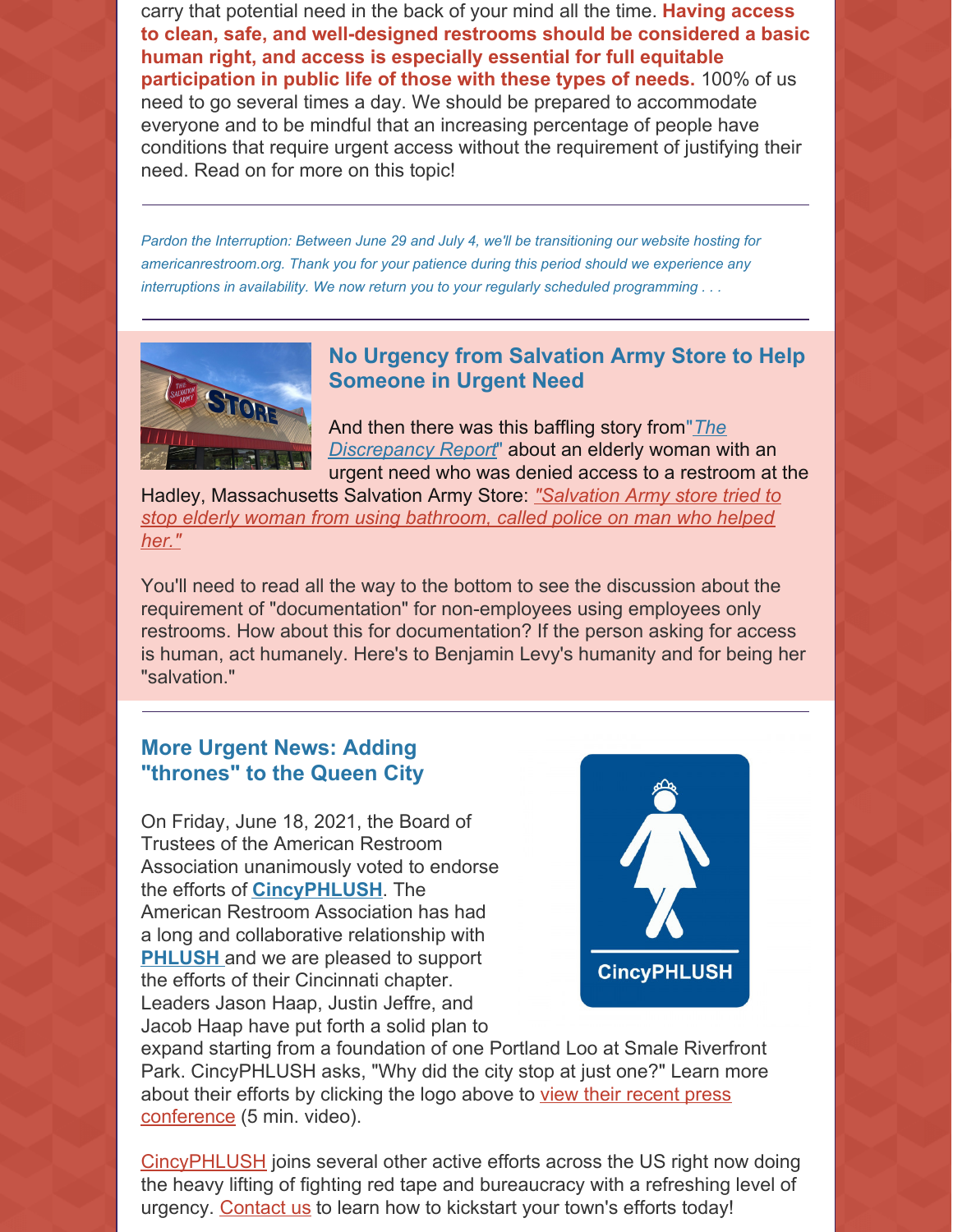**GoogleMaps Update:** You may recall, last month the ARA sent a letter to GoogleMaps encouraging their participation in improving



public restroom data in their tool. We've heard back and we're hoping to continue our dialog with them in the future. Stay tuned!



#### **#OpenUP\_ARA: Have the Urge to Go Traveling? Show us the good, the bad, and the ugly on our social channels!**

The CDC is advising Americans to delay travel until they are fully vaccinated, but one thing is for sure, expectations for summer travel are soaring. CNN reports ["Summer](https://www.cnn.com/travel/article/summer-travel-strategies-2021/index.html) travel boom coming: travel vacations booking up."

Here's what the American Restroom Association wants to know: As you hit the road this summer, send us your (\*discreet!\*) public restroom experiences good, bad, and ugly. What's open? What's closed? **[Tag](https://www.facebook.com/AmericanRestroom) us** on your favorite social media channels - scroll down for the full list of links at the bottom of this email. It's time to open up America with **#OpenUP\_ARA**



### **Now Trending:**

*Fresh stuff from the web and interesting items from the ARA Inbox.*

**2,000 shares say, "This is Funny," but what's the underlying message if so many women can relate in their comments.**



**moments of urgency? See the**

"When you have to visit a public bathroom, you usually find a line of women, so you smile politely and take your place. Once it's your turn, you check for feet under the stall doors. Every stall is occupied. Finally, a door opens and you dash in, nearly knocking down the woman leaving the stall. You get in to find the door

#### **Boring, but Important: ARA Re-Elects Officers**

By unanimous consent on June 18, 2021, the American Restroom Association Board of Trustees unanimously demonstrated its faith in its current officers by re-electing them for another year-long term. President Steve Soifer, VP Kathryn Anthony, Secretary Brad Polsky, and Treasurer Tom Achatz will steer the ship through June 30, 2022. The moment was immortalized below. Feel free to use it as your newest wallpaper.

The ARA is proud that it is an independent and multidisciplinary team from architecture, engineering,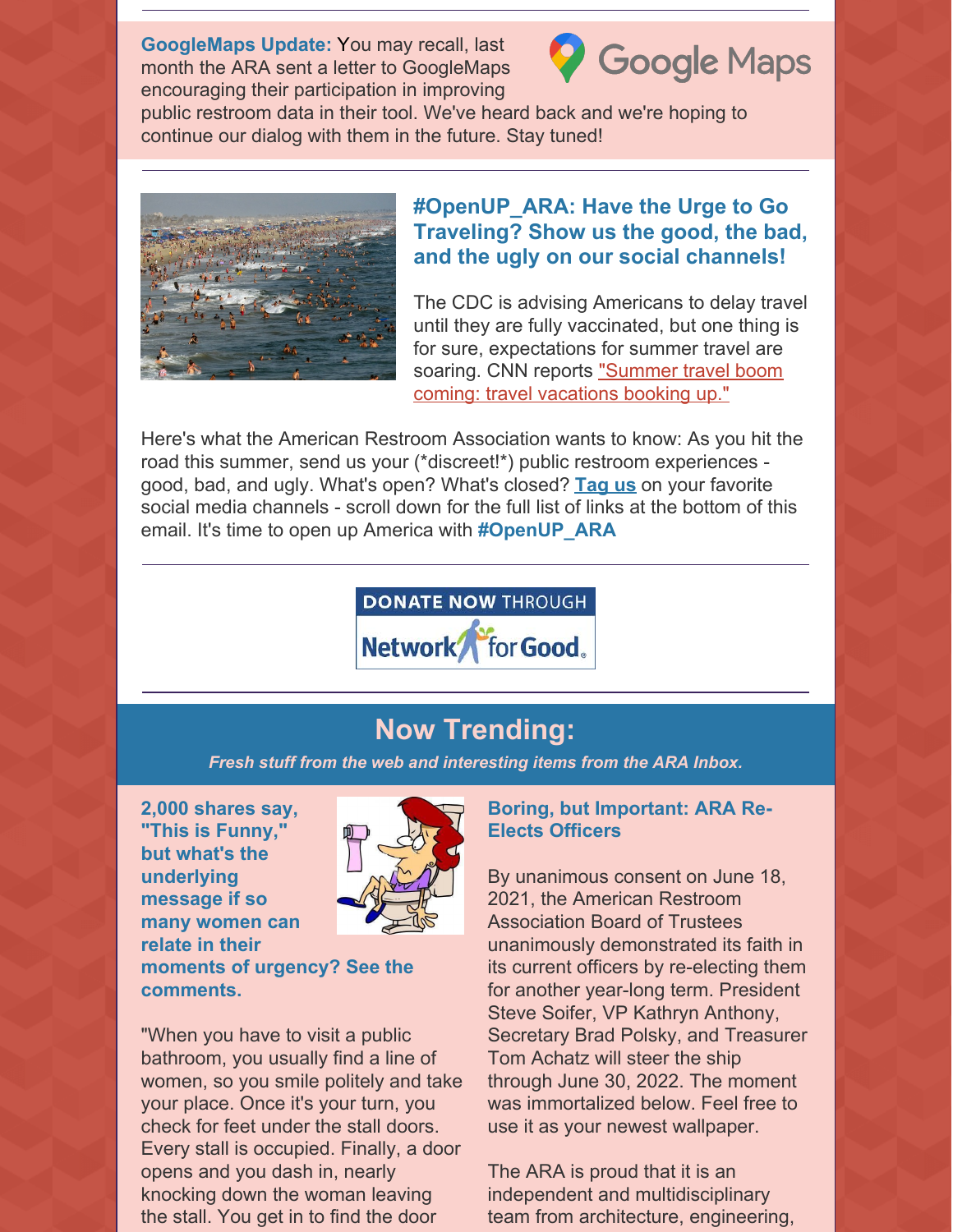won't latch. It doesn't matter, the wait has been so long you are about to wet your pants!" Read more on [Facebook.](https://www.facebook.com/photo.php?fbid=4061554517260699&set=a.106242789458578&type=3)..

education, academia, business, and social work. If you are interested in volunteering, contact us [here](https://americanrestroom.org/contact/).



Please note: The ARA makes no endorsement, representation, or warranty of any non-ARA information, service, or product detailed in this publication. All content is strictly offered in an informational capacity and readers are strongly urged to conduct their own evaluations of each. No direct compensation was *provided for placement.*

*Watch this space for more innovations for both consumer and commercial applications. Have a new solution? [Contact](https://americanrestroom.org/contact/) us!*

See what's happening and follow the ARA on our social sites: [Pinterest](https://www.pinterest.com/American_Restroom_Association/) now on air!



Office Hours: Monday - Friday 10:00 a.m. to 6:00 p.m. ET 800-247-3864 or 443-315-5250 getinfo@americanrestroom.org

*About American Restroom Association (ARA): a nonprofit founded in 2004, ARA advocates for the availability of clean, safe, and well-designed public restrooms. Accomplishments include successfully advocating for enforcement of and revisions to the International Plumbing Code, congressional testimony on gender equity in public restrooms in US Federal Buildings, and representing the USA in educating international audiences at Summits and Conferences of the World Toilet Organization (WTO). ARA brings together an independent and*